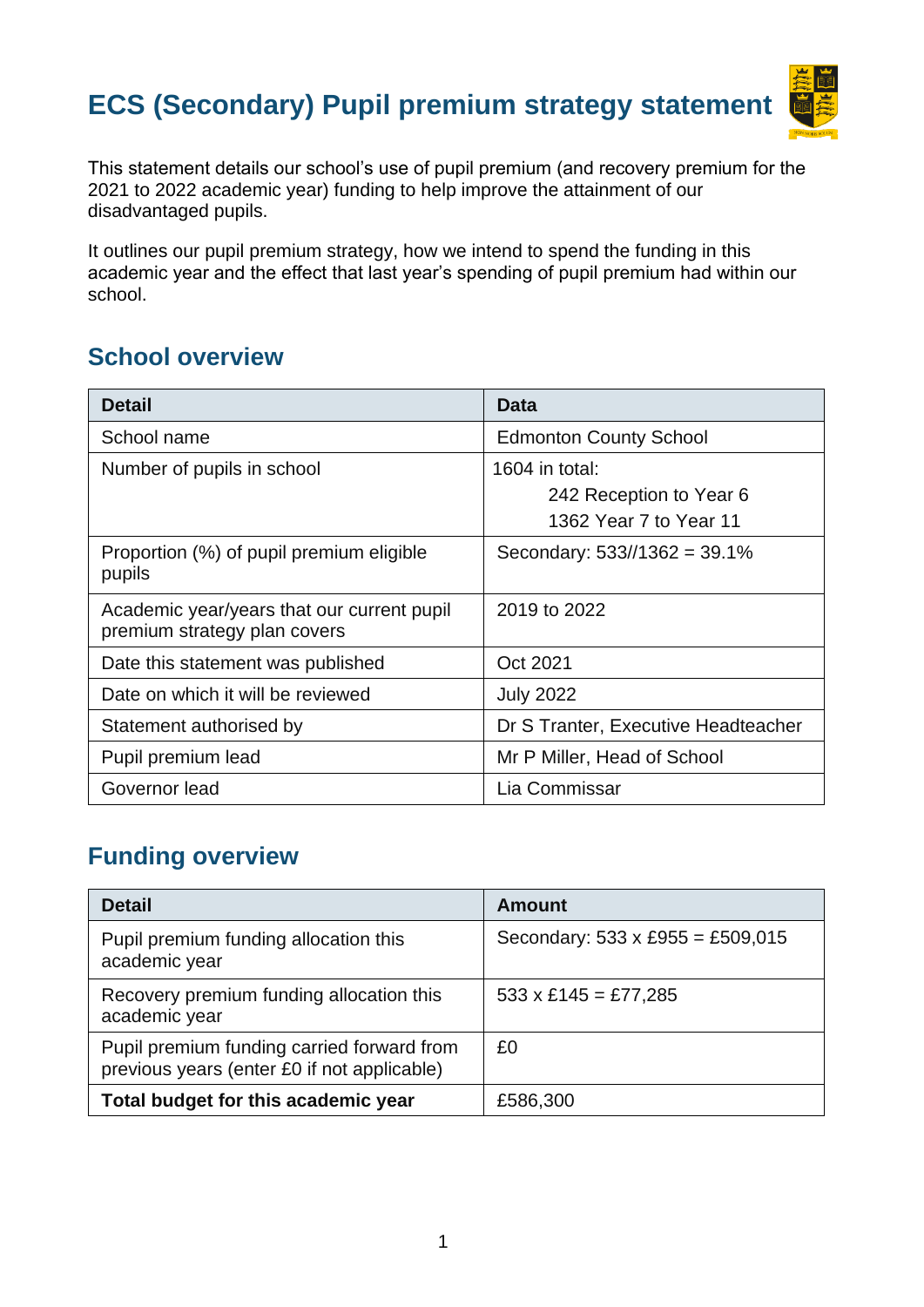# **Part A: Pupil premium strategy plan**

# **Statement of intent**

Our intention is that all pupils, irrespective of their background, prior attainment or the challenges they face, make good progress that is at least in line with national expectations, with disadvantaged pupils making the same level of progress as nondisadvantaged students.

High-quality teaching for all children is at the heart of our approach, with a focus on areas in which disadvantaged pupils require the most support. This is proven to have the greatest impact on closing the disadvantage attainment gap and at the same time will benefit the non-disadvantaged pupils in our school. The intention is that nondisadvantaged pupils' attainment will be sustained and improved alongside progress for their disadvantaged peers.

Our strategy is also integral to wider school plans for education recovery, notably in its targeted support through the National Tutoring Programme and our whole school intervention programme, for pupils whose education has been affected by school closure, including non-disadvantaged pupils.

Our approach will be actively focused on common challenges and individual needs, through robust assessment, not assumptions about the impact of disadvantage. The approaches we have adopted complement each other to help pupils excel. To ensure they are effective we will:

- maintain an early intervention whole school approach in which all staff take responsibility for disadvantaged pupils' outcomes and raise expectations of what they can achieve
- act early to intervene at the point need is identified
- ensure disadvantaged pupils are well planned for and challenged in all work set for them

Our students will receive support to ensure high levels of wellbeing and remove potential barriers to learning. We strive to ensure that all students have a range of learning experiences that widens and grows their cultural knowledge.

As a result, students attain the grades to enable them to access the next stage of their learning journey with the skills and confidence to on take on the opportunities they have created for themselves.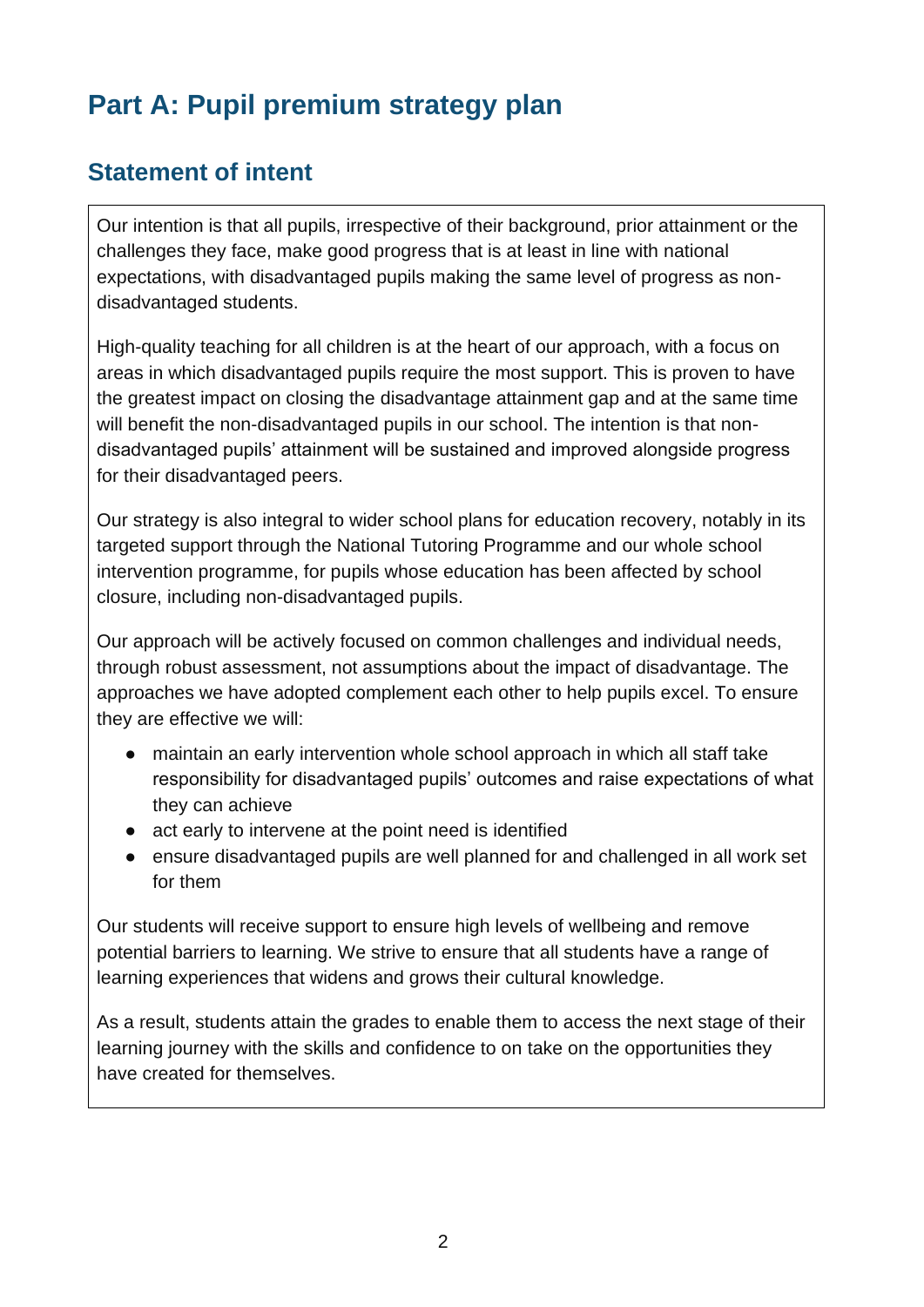# **Challenges**

This details the key challenges to achievement that we have identified among our disadvantaged pupils.

| <b>Challenge</b><br>number | <b>Detail of challenge</b>                                                                |
|----------------------------|-------------------------------------------------------------------------------------------|
|                            | Some pupils have low attendance levels (<90%)                                             |
| 2                          | Low prior attainment                                                                      |
| 3                          | Some pupils arrive in Year 7 with below age-related expectations in<br>English / literacy |
| 4                          | Some pupils arrive in Year 7 with below age-related expectations in<br>mathematics        |
| 5                          | Many pupils with limited cultural capital                                                 |
| 6                          | Some pupils receive limited home support                                                  |
|                            | Pupil wellbeing, particularly following coronavirus pandemic                              |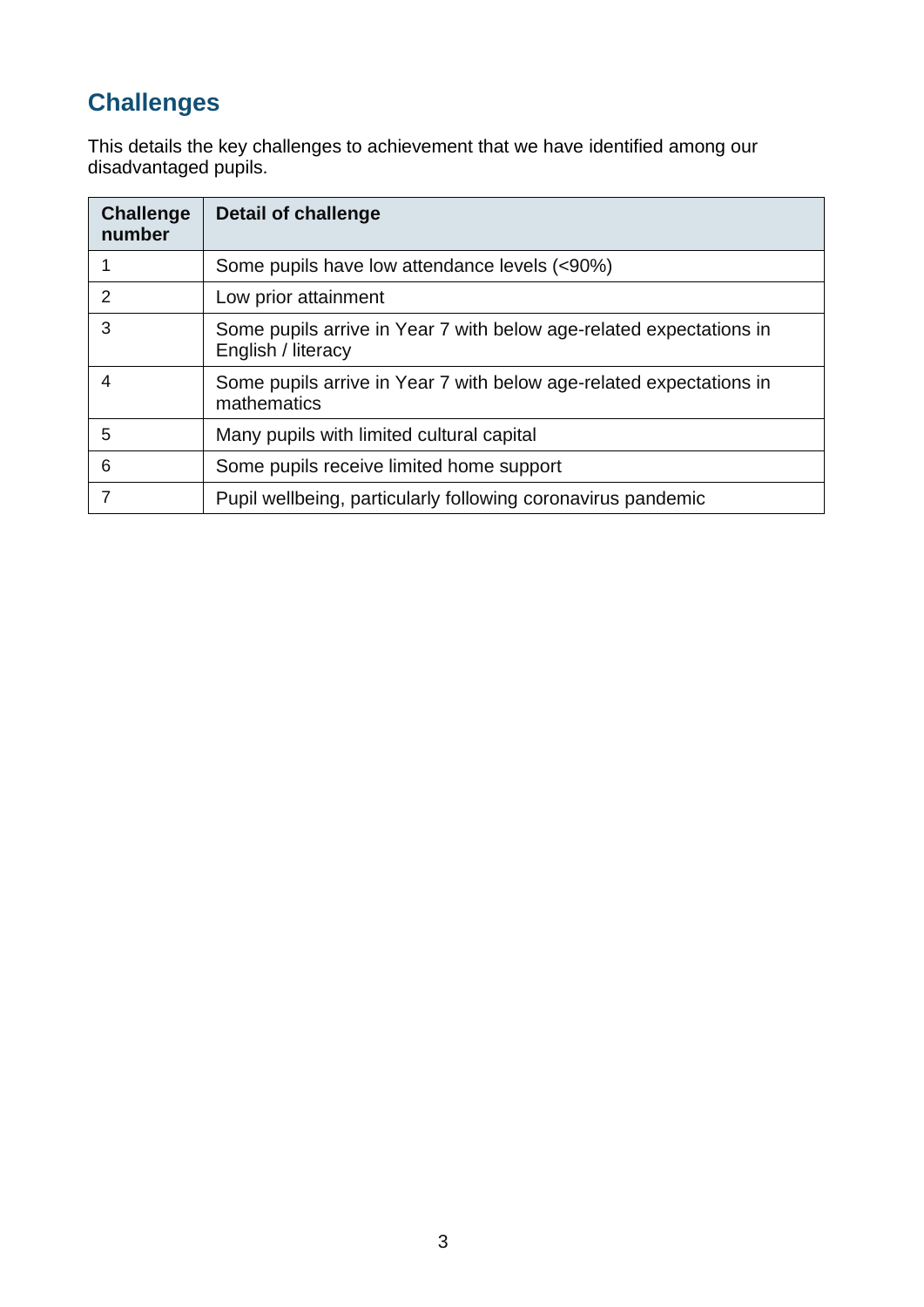#### **Activity in this academic year and intended outcomes**

This section details how we intend to spend our pupil premium (and recovery premium funding) **this academic year** to address the challenges listed above. This section also explains the outcomes we are aiming for **by the end of our current strategy plan**, and how we will measure whether they have been achieved.

#### **Teaching**

#### **Budgeted cost: £250,500**

| <b>Activity</b>                                                                                      | <b>Objectives</b>                                                                                                                                                                                                                                                | <b>Evidence that</b><br>supports this<br>approach                                                                                                                  | Challenge<br>number(s)<br>addressed | <b>Resources and costs</b>                                                                                                         | Type of<br>intervention                              | <b>Success criteria</b>                                                                                                                               |
|------------------------------------------------------------------------------------------------------|------------------------------------------------------------------------------------------------------------------------------------------------------------------------------------------------------------------------------------------------------------------|--------------------------------------------------------------------------------------------------------------------------------------------------------------------|-------------------------------------|------------------------------------------------------------------------------------------------------------------------------------|------------------------------------------------------|-------------------------------------------------------------------------------------------------------------------------------------------------------|
| Year 7<br><b>Transition</b><br>curriculum                                                            | To support the transition from Yr 6-<br>7 and to provide catch-up teaching<br>for pupils who did not meet age<br>expectations in English and Maths<br>at the end of Yr 6, through a more<br>'primary-style' curriculum                                           | Previous experience<br>has shown that catch<br>-up leads to a high<br>percentage of<br>students being able<br>to start access<br>mainstream during<br>Yr 7 or Yr 8 | 2, 3, 4, 6                          | 0.75 x fte teacher:<br>£42,750<br>0.75 x fte TA: £21,000<br>Teaching resources:<br>£2,000<br>$= £65,750$                           | Group:<br>6 of 11 pupils<br>eligible for PP<br>(55%) | All pupils meet their<br>KS3 targets. pupils<br>are able to re-join<br>mainstream<br>provision (during<br>KS3) or are ready to<br>join the foundation |
| Year <sub>8</sub><br><b>Foundation</b><br>curriculum                                                 | To build on the Yr 7 Transition<br>curriculum and provide a tailored<br>course for Yr 8 pupils who need<br>additional support to enable them<br>to make the transition from Yr 7 into<br>Yr 8 and into Key Stage 4, through<br>a more 'primary-style' curriculum |                                                                                                                                                                    | 2, 3, 4, 6                          | 0.75 x fte teacher:<br>£42,750<br>0.75 x fte TA: £21,000<br>Teaching resources:<br>£2,000<br>$= £65,750$                           | Group:<br>4 of 7 pupils<br>are PP (57%)              | pathway in Year 9<br>for KS4.                                                                                                                         |
| <b>Additional</b><br>staffing in core<br>subjects to<br>reduce class<br>sizes in KS4<br>(Years 9-11) | On entry, attainment of the pupils is<br>below average in all years and the<br>percentage of pupils entitled to free<br>school meals is above the national<br>average. Student levels of literacy<br>are lower than the national average<br>on entry.            | Reducing class sizes<br>has allowed staff to<br>give more personal<br>attention and support<br>to pupils within their<br>groups who need it<br>most.               | 2, 3, 4, 6                          | 0.5 x fte English<br>teacher: £28,500<br>0.5 x fte Maths teacher:<br>£28,500<br>1 x fte Science teacher:<br>£57,000<br>$=£114,000$ | All PP pupils                                        | Overall school KS4<br>targets are met:                                                                                                                |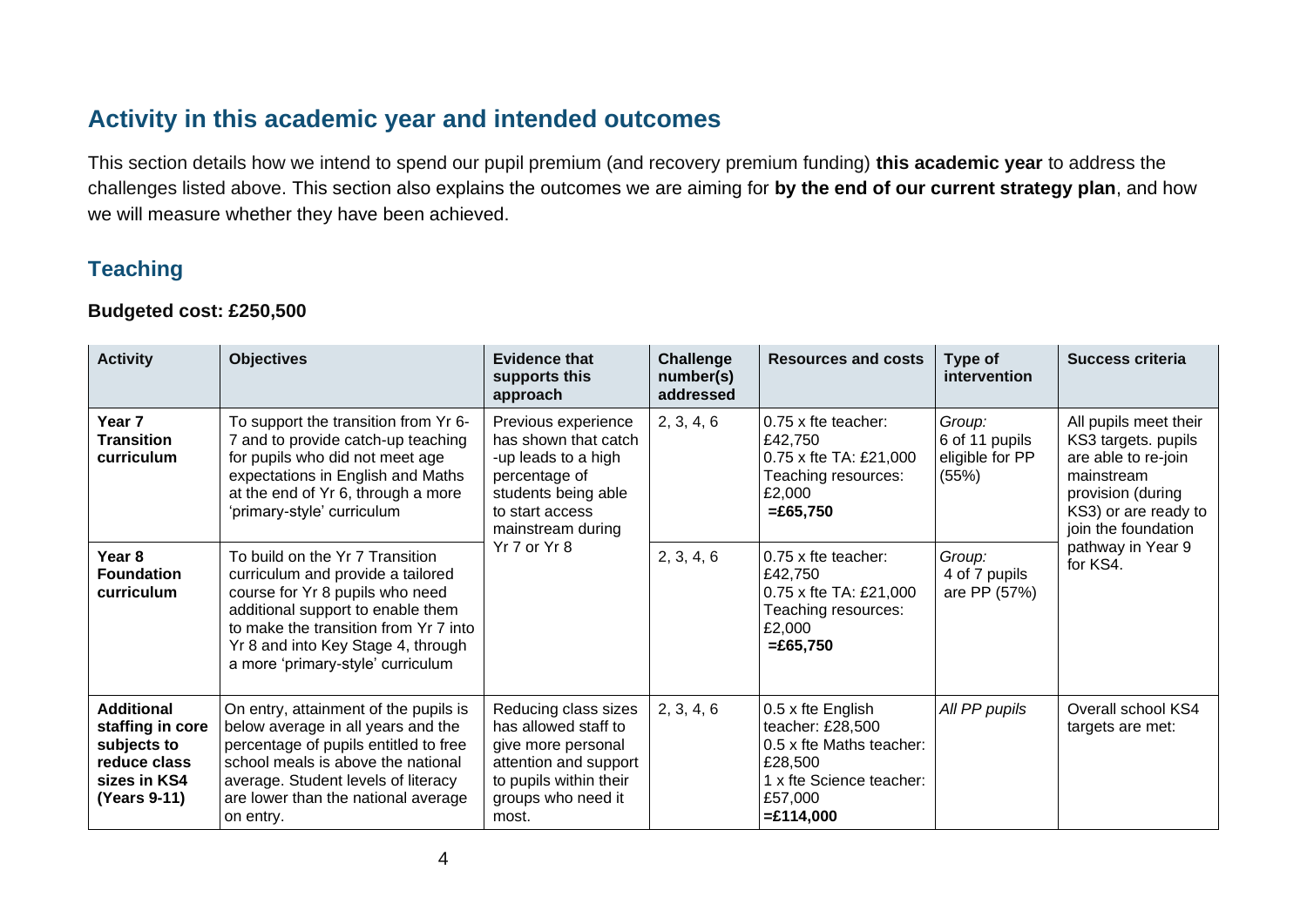| <b>Activity</b>                       | <b>Objectives</b>                                                                                                                                                                                                     | <b>Evidence that</b><br>supports this<br>approach                                                                                                                                                                                                                                                                                                                                                                              | Challenge<br>number(s)<br>addressed | <b>Resources and costs</b> | Type of<br>intervention | <b>Success criteria</b>                                                                                                                                                                                                 |
|---------------------------------------|-----------------------------------------------------------------------------------------------------------------------------------------------------------------------------------------------------------------------|--------------------------------------------------------------------------------------------------------------------------------------------------------------------------------------------------------------------------------------------------------------------------------------------------------------------------------------------------------------------------------------------------------------------------------|-------------------------------------|----------------------------|-------------------------|-------------------------------------------------------------------------------------------------------------------------------------------------------------------------------------------------------------------------|
| <b>Enrichment</b><br>Day<br>Programme | To provide opportunities beyond the<br>normal curriculum to develop the<br>cultural capital of students through a<br>variety of experiences.<br>To ensure that the RSE curriculum is<br>delivered to a high standard. | Cultural capital is the<br>accumulation of<br>knowledge, behav-<br>iours, and skills that a<br>student can draw<br>upon and which<br>demonstrates<br>their cultural aware-<br>ness, knowledge and<br>competence; it is one<br>of the key ingredients<br>a student will draw<br>upon to be successful<br>in society, their career<br>and the world of work,<br>achieving social mobil-<br>ity whatever their<br>starting point. | 5, 6, 7                             | £5000                      | All PP pupils           | Monitoring and<br>'student voice'<br>shows that<br>programme is<br>successfully<br>delivered, provided<br>a range of cultural<br>experiences.<br>Monitoring shows<br>that RSE<br>programme is<br>effectively delivered. |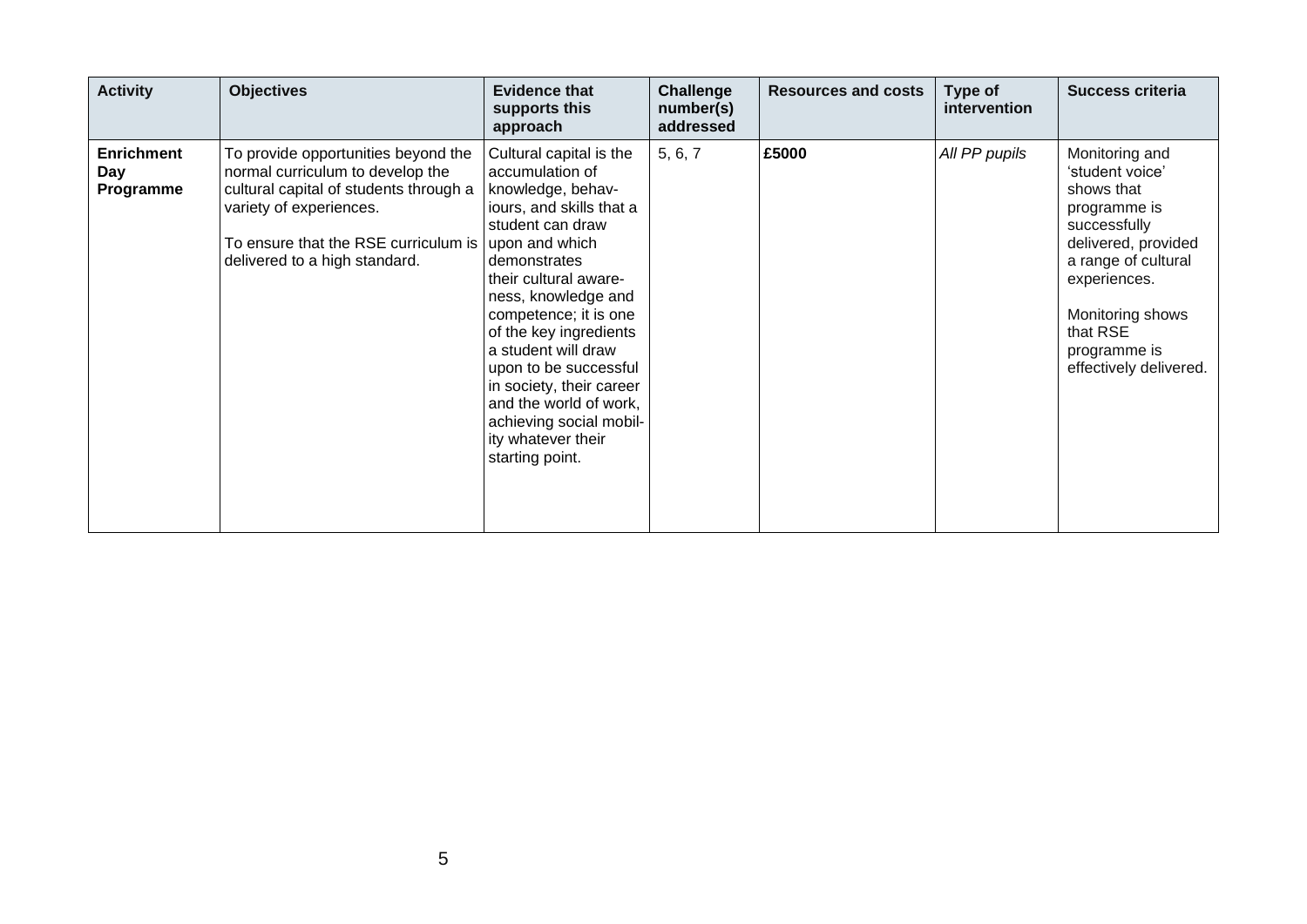### **Targeted academic support (for example, tutoring, one-to-one support structured interventions)**

#### **Budgeted cost: £232,840**

| <b>Activity</b>                                                            | <b>Objectives</b>                                                                                                                                                                                                                                                                                                                                                              | <b>Evidence that</b><br>supports this<br>approach                                                                                                                                                                                                                             | <b>Challenge</b><br>number(s)<br>addressed | <b>Resources and</b><br>costs                                                                                                                                                              | Type of<br>intervention                                                                                   | <b>Success criteria</b>                                                                                                                                                         |
|----------------------------------------------------------------------------|--------------------------------------------------------------------------------------------------------------------------------------------------------------------------------------------------------------------------------------------------------------------------------------------------------------------------------------------------------------------------------|-------------------------------------------------------------------------------------------------------------------------------------------------------------------------------------------------------------------------------------------------------------------------------|--------------------------------------------|--------------------------------------------------------------------------------------------------------------------------------------------------------------------------------------------|-----------------------------------------------------------------------------------------------------------|---------------------------------------------------------------------------------------------------------------------------------------------------------------------------------|
| <b>Additional EAL</b><br>staffing in<br><b>Inclusion</b><br><b>Faculty</b> | To provide a programme for student<br>joining the school with little or no<br>English<br>To provide ongoing interventions for<br>EAL students with low levels of<br>English<br>To support faculties and class<br>teachers with effective different ion<br>for EAL students                                                                                                     | EAL pedagogy is<br>underpinned by the<br>following principles:<br>• Bilingualism and<br>multilingualism are an<br>asset<br>• Cognitive challenge<br>should be kept<br>appropriately high<br>• Learners' proficiency in<br>English is closely<br>linked to academic<br>success | 2, 3, 6                                    | 1.2 x additional EAL<br>teachers: £68,400                                                                                                                                                  | Group:<br>Students with<br>low levels of<br>English; likely to<br>be a high<br>proportion of PP<br>pupils | Pupils show<br>accelerated<br>improvement in<br>reading ages,<br>writing and<br>comprehension and<br>are able to meet or<br>exceed their target<br>grades by the end<br>of KS4. |
| <b>Accelerated</b><br><b>Reader and</b><br><b>Lexia for KS3</b>            | To improve the reading ages of<br>KS3 pupils at an accelerated rate<br>whilst developing pupils' love of<br>reading                                                                                                                                                                                                                                                            | Our experience of using<br>RA in the Primary Phase<br>has shown that pupils<br>make substantial<br>progress through this<br>programme                                                                                                                                         | 2, 3, 6                                    | Software licences and<br>training: £7000                                                                                                                                                   | Group:<br>All PP in year<br>7 and 8, plus<br>targeted<br>students in<br>above years.                      | Pupils show<br>accelerated<br>improvement in<br>reading ages by the<br>end of KS3 and are<br>'GCSE ready'                                                                       |
| <b>National</b><br>tutoring<br>programme                                   | To provide targeted tutoring for<br>identified students in Years 7-10.<br>We will seek to recruit 16 tutors via<br>the National Tutoring Programme<br>to deliver group tuition in English<br>and maths to identified children in<br>Years 7-10 from 3-4pm each<br>day with targeted children receiving<br>a minimum of one 15-hour course<br>in either mathematics or English. | The National Tutoring<br>Programme (NTP) aims<br>to support schools in<br>providing a sustained<br>response to the<br>coronavirus pandemic<br>and to provide a longer-<br>term contribution to<br>closing the attainment<br>gap.                                              | 2, 3, 4, 6                                 | Costs will be 70%<br>subsidised by the DfE.<br>The remaining costs<br>are provisionally:<br>$0.3 \times 16$ tutors $\times 5$<br>hours per week x £54<br>ph (max) $x$ 15 weeks =<br>£19440 | Group:<br>targeted at PP<br>pupils, but<br>proportion of<br>PP students<br>tbc                            | The 16 tutors to<br>have tutored<br>240 children for a<br>15-week<br>programme, with<br>exit-assessments<br>clearly showing<br>accelerated<br>progress.                         |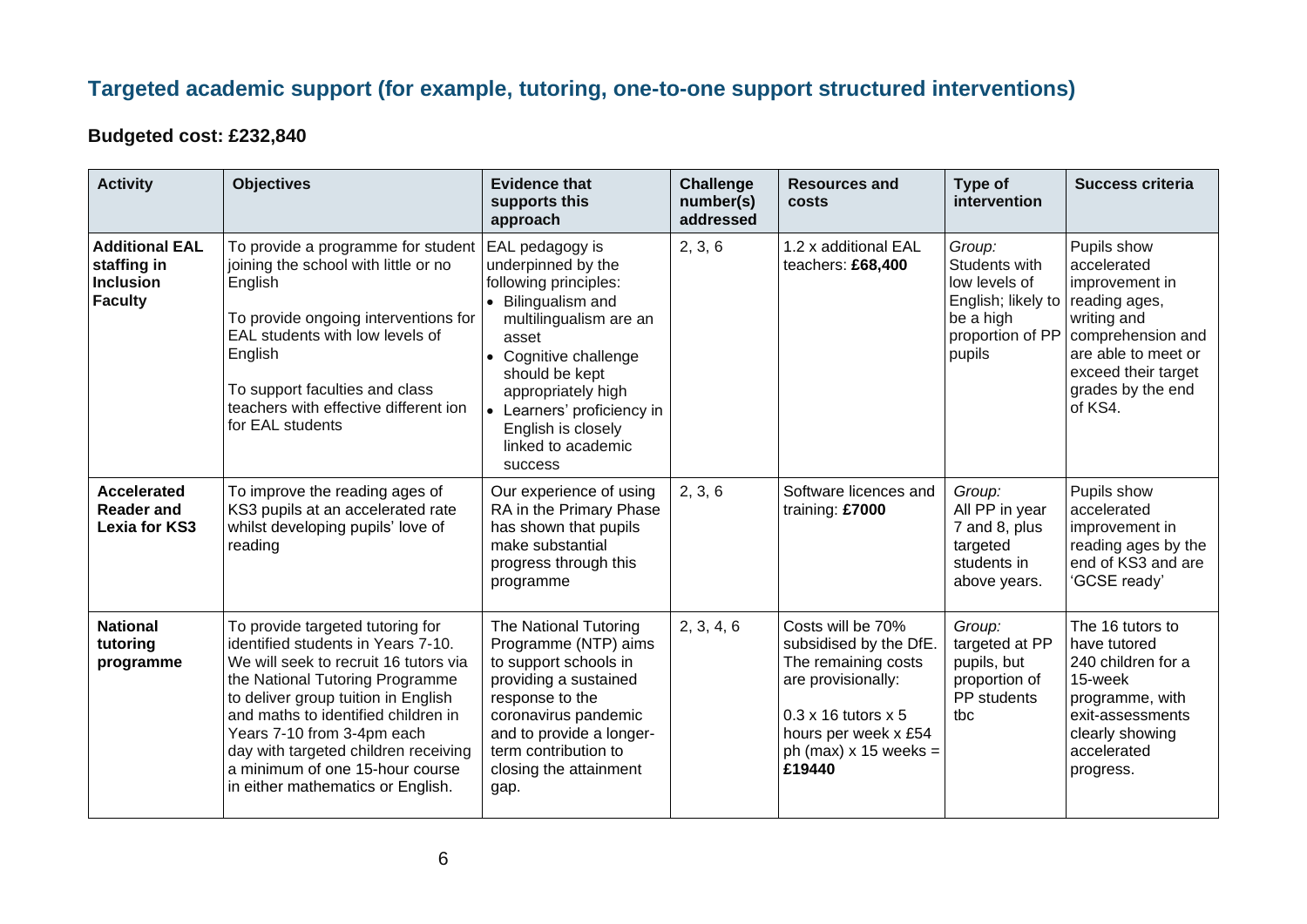| <b>Activity</b>                                          | <b>Objectives</b>                                                                                                                                                                                                                                                                                                                                                                                                                                                                                                                                                                                                                                                                                                                           | <b>Evidence that</b><br>supports this<br>approach                                                                                                                                    | <b>Challenge</b><br>number(s)<br>addressed | <b>Resources and</b><br><b>costs</b>                                                                                                                                                                | Type of<br>intervention                                                        | Success criteria                                                                                                                                                                                                                                                                                                                                |
|----------------------------------------------------------|---------------------------------------------------------------------------------------------------------------------------------------------------------------------------------------------------------------------------------------------------------------------------------------------------------------------------------------------------------------------------------------------------------------------------------------------------------------------------------------------------------------------------------------------------------------------------------------------------------------------------------------------------------------------------------------------------------------------------------------------|--------------------------------------------------------------------------------------------------------------------------------------------------------------------------------------|--------------------------------------------|-----------------------------------------------------------------------------------------------------------------------------------------------------------------------------------------------------|--------------------------------------------------------------------------------|-------------------------------------------------------------------------------------------------------------------------------------------------------------------------------------------------------------------------------------------------------------------------------------------------------------------------------------------------|
| Year 11 catch-up<br>and exam<br>preparation<br>programme | Additional Period 6 lessons in all<br>subjects to enable the 'catch-up'<br>curriculum to be delivered<br>effectively following school closures<br>in the 2019-20 and 2020-21<br>academic years, together with<br>additional teaching resources<br>Support Year 11 pupils as they<br>prepare for public examinations by<br>providing staffed study facilities<br>(Study Zone) during the school<br>holidays, targeted at those pupils<br>with limited facilities for studying in<br>their home environments.<br>Attendance at PiXL Maths and<br>English conferences (10 students at<br>each).<br>'Walking-talking mocks' for targeted<br>PP students -English, Maths non-<br>calculator and Maths Calculator on<br>each campus – 6 sessions) | These are additional<br>measures and<br>interventions that we<br>have put in place for Yr<br>11 students to work in<br>conjunction with the<br><b>National Tutoring</b><br>Programme | 2, 3, 4, 6                                 | 2 x fte classroom<br>teacher: £114,000<br>£16,000 teaching<br>resources<br>Study Zone / PiXL:<br>Staffing costs<br>$(@25ph)$ and<br>refreshments costs:<br>£7,500<br>PiXL fees: £500<br>$=£138,000$ | Group:<br>targeted at PP<br>pupils, but<br>proportion of<br>PP students<br>tbc | Overall school<br>targets are met; all<br>pupils, irrespective<br>of their background,<br>prior attainment or<br>the challenges they<br>face, make good<br>progress that is at<br>least in line with<br>national<br>expectations, with<br>disadvantaged<br>pupils making the<br>same level of<br>progress as non-<br>disadvantaged<br>students. |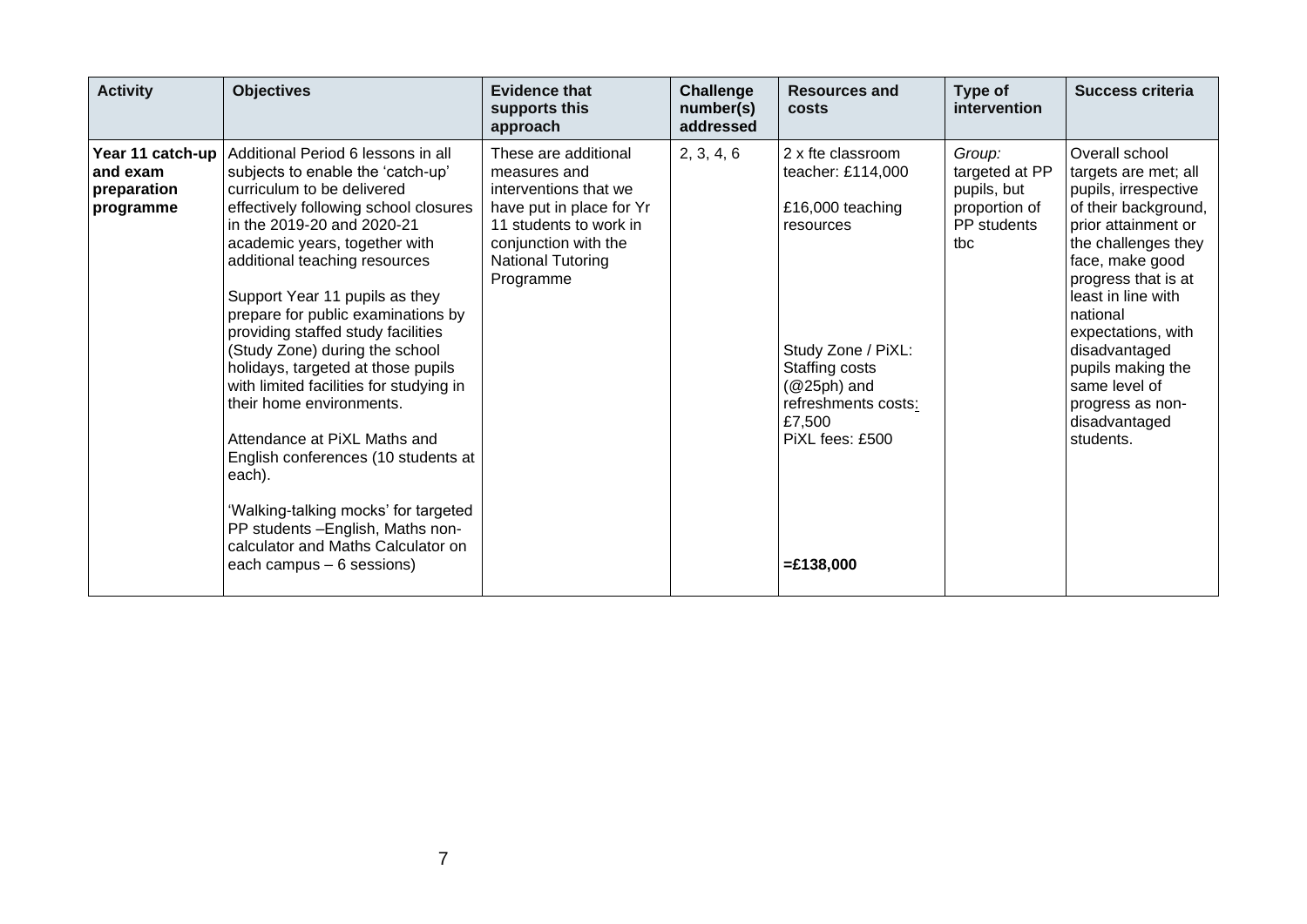### **Wider strategies (for example, related to attendance, behaviour, wellbeing)**

#### **Budgeted cost: £117,050**

| <b>Activity</b>                                                                                    | <b>Objectives</b>                                                                                                                                                                                                                                                                                                                                                                                                                                                                                                                  | <b>Evidence that supports</b><br>this approach                                                                                                                                                                     | <b>Challenge</b><br>number(s)<br>addressed | <b>Resources and</b><br>costs | Type of<br>intervention                                                                                                                             | Success criteria                                                                                                                                                                                                                                                                             |
|----------------------------------------------------------------------------------------------------|------------------------------------------------------------------------------------------------------------------------------------------------------------------------------------------------------------------------------------------------------------------------------------------------------------------------------------------------------------------------------------------------------------------------------------------------------------------------------------------------------------------------------------|--------------------------------------------------------------------------------------------------------------------------------------------------------------------------------------------------------------------|--------------------------------------------|-------------------------------|-----------------------------------------------------------------------------------------------------------------------------------------------------|----------------------------------------------------------------------------------------------------------------------------------------------------------------------------------------------------------------------------------------------------------------------------------------------|
| <b>Continued</b><br>employment of<br>a school<br><b>Educational</b><br><b>Psychologist</b>         | Providing counselling services<br>under the direction of the in-house<br>Educational Psychologist to<br>support vulnerable learners<br>Working within school to support<br>SEMH and vulnerable students.<br>Provide more immediate access<br>to appropriate support agencies<br>for students.                                                                                                                                                                                                                                      | Having an in-house EP<br>has immense benefits in<br>terms of the capacity of<br>our counselling provision,<br>but also the immediacy of<br>response in acute cases.                                                | 6, 7                                       | 0.6 x fte EP: £47,400         | Group:<br>Indirect and<br>direct work with<br>groups or<br>individual<br>students.                                                                  | All vulnerable<br>students and those<br>with SEMH needs<br>receive appropriate<br>support in a more<br>timely manner.<br>Increased staff<br>awareness of<br>groups and<br>individual students'<br>needs and<br>strategies to<br>support students.                                            |
| <b>Employment of</b><br>two Student and<br><b>Family Support</b><br><b>Coordinators</b><br>(SFSCs) | To work in partnership with<br>parents and children to ensure<br>that families' needs are met<br>through flexible and needs-led<br>approach. To coordinate<br>provision and work with support<br>services to best benefit children<br>and their families.<br>To promote partnerships where<br>necessary to ensure families are<br>fully engaged with the school<br>community and to offer children<br>the opportunity to break down<br>their barriers to learning.<br>To support the work of the<br>Designated Safeguarding Leads. | Research has shown that<br>strong partnerships<br>between parents / carers<br>and schools lead to<br>better academic, social<br>and developmental<br>outcomes for children.<br>The SFSCs support this<br>approach. | 6, 7                                       | 1.8 x fte SFSC:<br>£60,100    | Individual:<br>Much of the<br>work of the<br>SFSCs is<br>specifically<br>targeted at<br>vulnerable and<br>disadvantaged<br>families and<br>students | The following is<br>provided:<br>• Counselling / 1:1<br>support<br>• Advice, guidance<br>re housing,<br>benefits, etc.<br>• Organising<br>financial support<br>• Coordinate<br>'Troubled<br>Families'<br>• Home visits to<br>support families<br>• Support work of<br>attendance<br>officer. |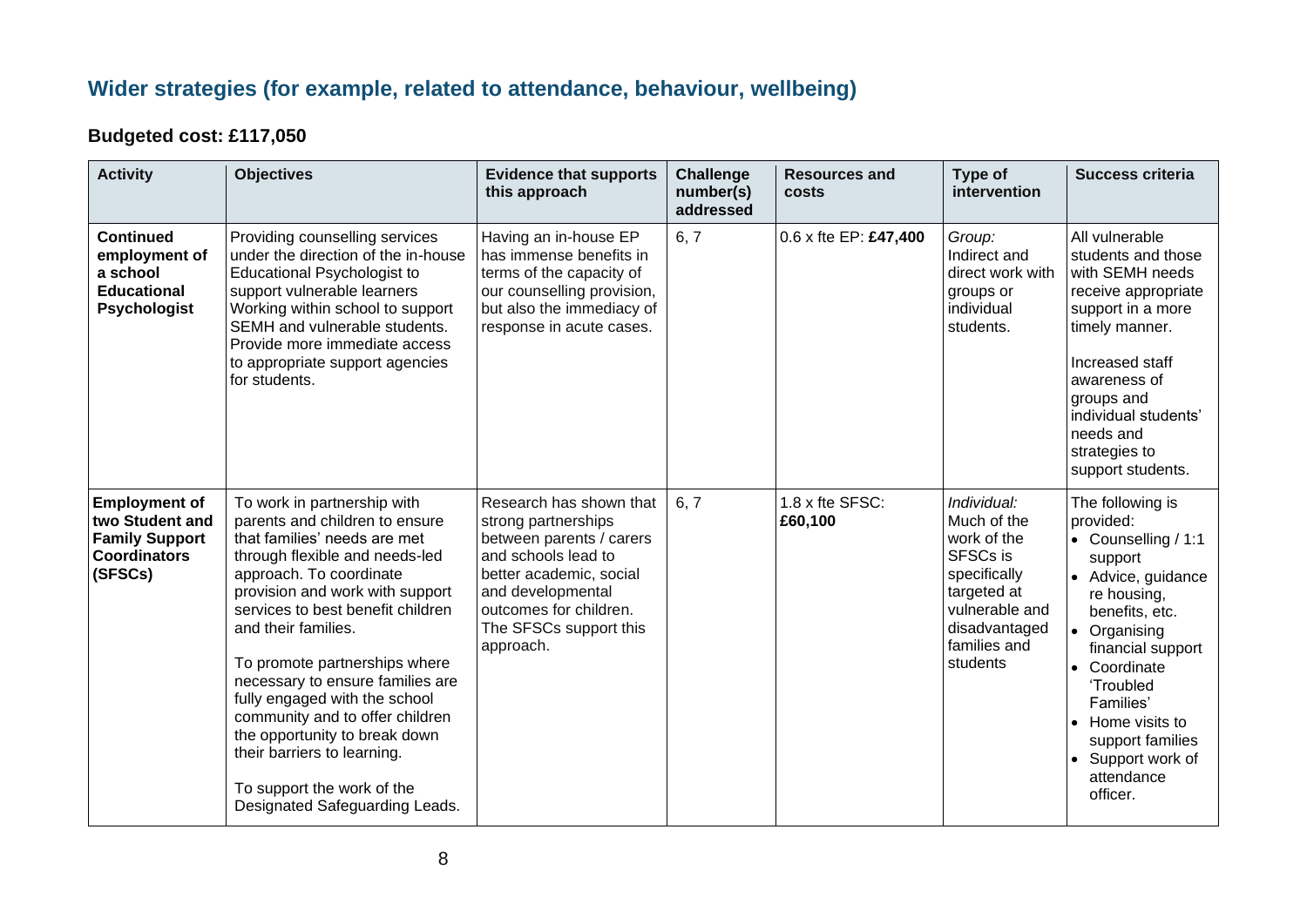| <b>Activity</b>                                                                                                   | <b>Objectives</b>                                                                                                                                                                                                           | <b>Evidence that supports</b><br>this approach                                                                                                                                                                              | <b>Challenge</b><br>number(s)<br>addressed | <b>Resources and</b><br>costs                             | Type of<br>intervention                                                                                                      | Success criteria                                                                                                                                 |
|-------------------------------------------------------------------------------------------------------------------|-----------------------------------------------------------------------------------------------------------------------------------------------------------------------------------------------------------------------------|-----------------------------------------------------------------------------------------------------------------------------------------------------------------------------------------------------------------------------|--------------------------------------------|-----------------------------------------------------------|------------------------------------------------------------------------------------------------------------------------------|--------------------------------------------------------------------------------------------------------------------------------------------------|
| <b>Hardship fund</b><br>(administered by<br>the SFSCs)                                                            | The school's two Student and<br><b>Family Support Coordinators</b><br>administer a Hardship Fund to<br>allow families to purchase<br>essential school-related clothing or<br>equipment in times of financial<br>difficulty. | This strategy ensures<br>that students are not<br>disadvantaged in terms<br>of access to key<br>equipment and uniform<br>items.                                                                                             | 6, 7                                       | £425 per half-term, on<br>average:<br>$=\pounds2550$      | <b>PP</b> students<br>only                                                                                                   | Access to uniform.<br>school stationery,<br>textbooks, revision<br>materials and<br>educational visits is<br>secured for families<br>in need.    |
| <b>Employment of a</b><br><b>Senior Progress</b><br>Lead with a<br>⊺focus on<br>attendance at<br><b>KS3&amp;4</b> | To work with the DHTs to develop<br>a whole-school strategy to improve<br>attendance and punctuality to<br>school; reduce the number of<br>persistent absentees and work<br>with families to support good<br>attendance.    | Research has clearly<br>shown that there is a link<br>between attainment and<br>levels of attendance at<br>school, and that pupils<br>from disadvantaged<br>families are more likely to<br>have poor attendance<br>records. | 1, 6                                       | Additional pay for<br>existing Progress<br>Lead: £7000 pa | Individual:<br>Much of the<br>work of the SPL<br>is specifically<br>targeted at<br>disadvantaged<br>families and<br>students | Overall attendance<br>for 2021-22 is 95%<br>A reduction in the<br>number of<br>persistent<br>absentees and<br>pupils arriving late<br>to school. |

### **Total budgeted cost: £600,390**

Note: staffing costs assume fte classroom teacher costs £57,000 pa with on-costs; fte TA costs £28,000 pa with on-costs